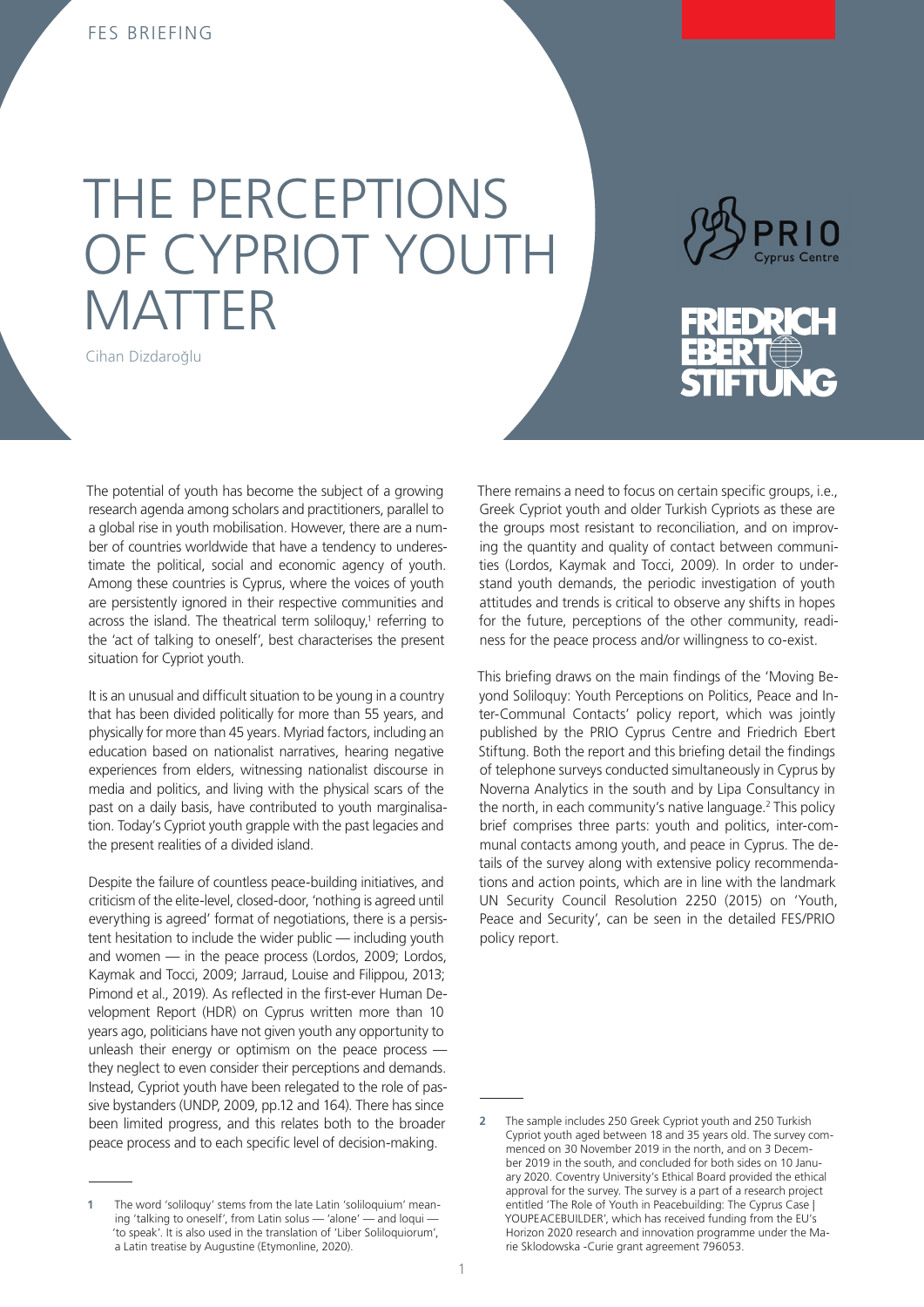## **YOUTH AND POLITICS**

When asked about their interest in politics, 63.6 percent of Turkish Cypriot youth and 46 percent of Greek Cypriot youth responded that they are generally 'not interested' or 'a little bit' interested. However, the underlying reason for this does not pertain solely to the political apathy of youth; the survey findings confirm the youth's widespread lack of confidence in politicians and political parties. Also contributing to this disinterest are sentiments of inadequate youth political representation.

Only a small percentage of both Greek and Turkish Cypriot youth believe they have sufficient representation in politics. In contrast, 70 percent of Greek Cypriot youth and 58.8 percent of Turkish Cypriot youth feel inadequately represented in politics. A 21-year-old Turkish Cypriot, in an interview in the scope of the YOUPEACEBUILDER project, reflected this situation: 'Political parties are hesitant to encourage youth candidates in politics, and they don't have any intention to open the doors to youth, either.'

Politicians, among other political institutions and individuals, receive the lowest levels of confidence on both sides of the island, with 49.2 percent of Greek Cypriot youth and 47.6 percent of Turkish Cypriot youth expressing a lack of confidence. After politicians, both Greek and Turkish Cypriot youth expressed the lowest levels of trust in political parties and the government. Mustafa Akıncı and Nicos Anastasiades, the leaders of the Turkish and Greek Cypriot communities, respectively, received the highest confidence marks on both sides of the island compared to political institutions and people, with 35.2 percent and 16.8 percent, respectively. Conversely, the responses for the three most trusted institutions are universities (70.4 percent), the military (33.6 percent) and justice (33.2 percent) in the south, and the military (60.8 percent), the police (40 percent) and the president (35.2 percent) in the north.

#### **INTER-COMMUNAL CONTACTS AMONG CYPRIOT YOUTH**

After decades of separation, opening checkpoints between the two sides of the island in 2003 marked a milestone achievement in inter-communal contact. Although Cypriot youth were born and raised in a divided country, most have no memories of the era when the checkpoints between north and south were closed and the two communities were unable to have any sort of interaction. The overwhelming majority of Cypriot youth today are able to visit the other side, with the exception of Turkish nationals living in the north.

The two communities diverge substantially in their support for opening new checkpoints. While half of Turkish Cypriot youth (50.4 percent) 'support' or 'definitely support' the presence of more checkpoints, just over half of Greek Cypriot youth (53.6 percent) expressed the opposite opinion, and

'do not' or 'definitely do not' support such a policy. The same difference also emerges in the frequency of crossings and maintenance of inter-communal friendships. Only 7.2 percent of Greek Cypriot youth (compared to 41.4 of Turkish Cypriot youth) say that they cross the checkpoints every day, a few times each week or at least once a month. In contrast, 38 percent of Greek Cypriot youth and 24.9 percent of Turkish Cypriot youth say that they never cross to the other side.

Regarding inter-communal contacts, Turkish Cypriot youth are more disposed to the idea of friendship with Greek Cypriot youth than are their counterparts. While 48.8 percent of Turkish Cypriot youth respondents say that they have friends from the other community, the same can be said for only 16.8 percent of Greek Cypriot youth. Regardless of how friendship is defined, this finding is important, and indicates that most Turkish Cypriot youth, and an overwhelming majority of Greek Cypriot youth, are not friends with anyone from the other community. However, the survey also found evidence that the negative narratives targeting the other community — as the 'enemy' or 'untrustworthy' — do not dominate the mindsets of any Cypriot youth. It is, therefore, possible to argue that this issue primarily reflects the lack of common and safe spaces to foster these relationships between the two communities and that creation of such spaces may increase the willingness of youth to socialise with the other community.

These negative trends among Greek Cypriot youth clearly demonstrate the persistent need to focus on their attitudes in order to increase the inter-communal dialogue. However, we also note that the positive trend among Turkish Cypriot youth in terms of checkpoint crossings relates to a factor other than to co-existence-- accessing opportunities in the Republic of Cyprus (RoC) that stem from the state's EU membership.3 3The high percentage of Turkish Cypriots who reported not having crossed to the other side can be explained by the presence of Turkish nationals, who are not allowed to do so.

### **PEACE IN CYPRUS**

Since the Cyprus problem is inevitably entwined with — and profoundly impacts on — the daily lives of the Greek and Turkish Cypriot communities, the questionnaire also investigates youth perceptions of the never-ending negotiations in the peace process, possible solution scenarios and the likely outcomes of future referenda.

**<sup>3</sup>** The Turkish Republic of Northern Cyprus (TRNC) is only recognised by the Republic of Turkey. While for Turkey and the Turkish Cypriots, Mustafa Akinci serves as President of the TRNC, the international community considers him the communal leader of the Turkish Cypriots. As the government of the Republic of Cyprus remains internationally recognised as the government of the whole of the island, the entire island is now considered to be a member of the European Union. However, the acquis communautaire is suspended in Northern Cyprus pending a political settlement to the Cyprus problem (see Protocol no. 10 of the Accession Treaty).